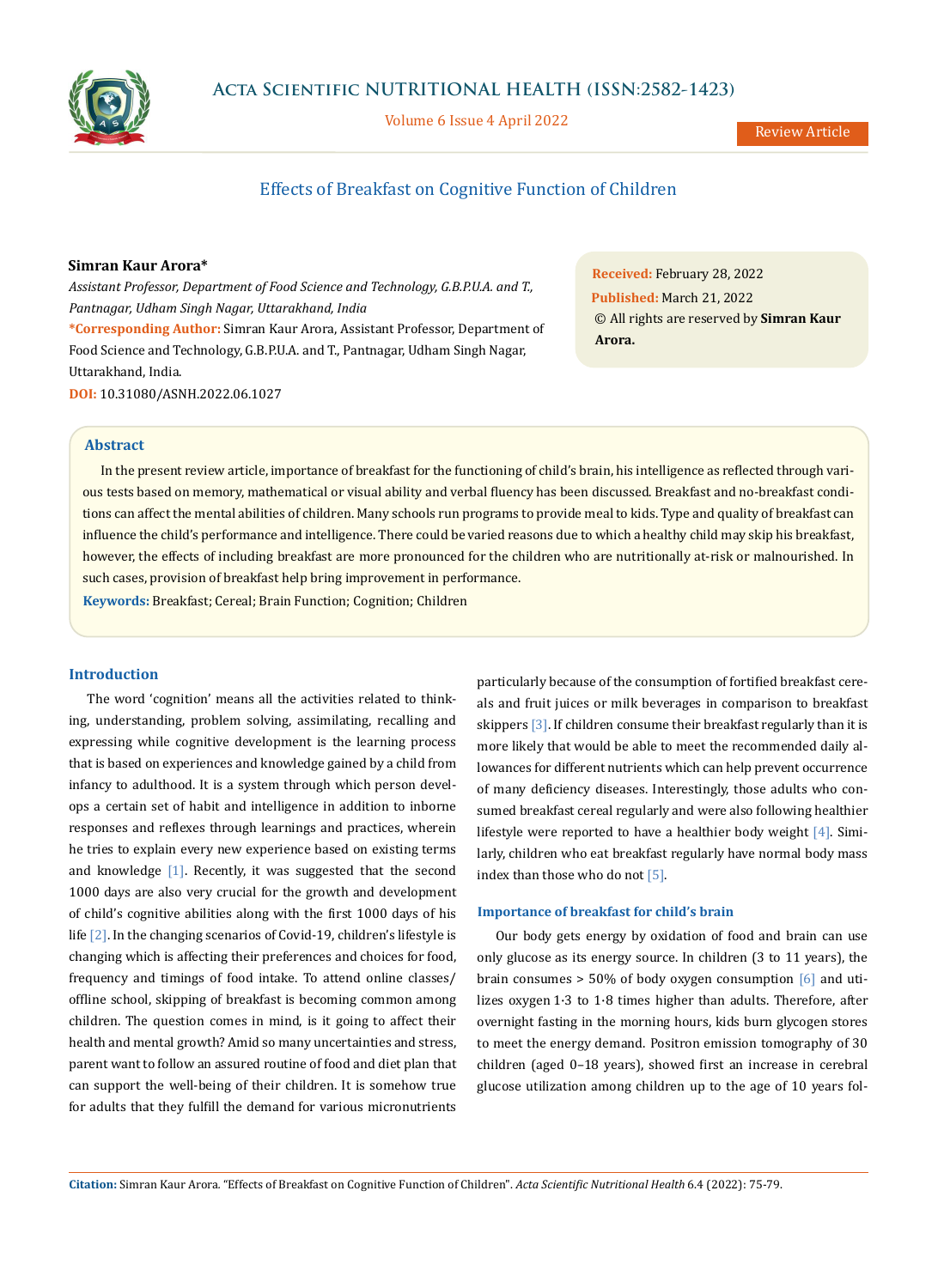lowed by a gradual fall from the age of 10 years which got stabilized at ages of 16 to 18 years  $[7,8]$ . They recommended that the children need proper nutrition to meet the academic challenges along with maintaining the demand for body growth and higher metabolism.

### **Effects of breakfast vs. no-breakfast on cognition**

The effects of intake of breakfast have been reported on the cognitive activity of children particularly in terms of memorizing the content and increased in concentration. Towards late morning hours, the performance differences become more apparent on the children with no-breakfast. Some studies have shown positive effects of breakfast on verbal memory as well as on spatial memory. The intake of breakfast has shown improvement in spatial memory tasks however there was no improvement in the verbal memory of children as indicated through story telling  $[9]$ . However, in another research done without considering difference in change in response over time or time of testing post-consumption, improvement was seen on the immediate verbal recall test among children with breakfast at school than those with breakfast at home or who omitted breakfast [10]. Also, better results on 'quality of episodic memory' factor for children (age 9 to 16 years) for kids who had their breakfast v. no breakfast [11]. Less accuracy was reported in them on the tougher problems of the matching familiar figures task which measures visual perception  $[12]$  and also in children with lower IQ [13] after omitting breakfast. Visual perception might have been affected by improvement in nutritional status due to inclusion of breakfast by the children who were malnourished. After breakfast, higher level of accuracy was observed in performing the more complex problems based on various tests like visual search test and Stroop test than without breakfast. Also, with breakfast, accuracy was better maintained for longer hours  $[14]$ . Furthermore, responses particularly on the more complex levels on the Sternberg paradigm and visual search test were faster and accurate following breakfast. Effects of breakfast was more clearly seen when testing was conducted later in the morning particularly for tests with higher level of difficulty. In another study, breakfast enhanced cognitive function in an adolescent population when compared to no-breakfast. The adolescents who had taken breakfast reported a higher level of energy, feeling of fullness, less tiredness, less hunger and higher blood glucose levels. Improvement was reported in mathematical abilities in adolescents who took breakfast and who also performed 30 minutes exercise  $[15]$ . A study has shown that the neural network activity associated with mathematical problem solving was better among children who have eaten breakfast, whereas greater mental effort was required for by children who did not have breakfast [16].

#### **Effect of types of breakfasts on brain function**

 There are studies which find effects on cognitive function when different breakfasts are compared though most of them lacked exact detailing about the energy and nutrient composition to make clear comparison. Some studies have reported the comparison among kids' performance based on different types of breakfasts for example, cereals, doughnuts or toast. When cereal breakfasts with similar energy contents with complex carbohydrate or oatmeal or ready-to-eat cereal breakfast was compared, the performance did not differ between the type of breakfasts [9,11]. Any type of breakfast was found to be advantageous in comparison to the nobreakfast and glucose-drink conditions only.

The low glycemic index (GI) cereal breakfast helped in maintaining cognitive functions of children over a longer period of the day than the high GI cereal breakfast [17]. GI may be calculated from international tables of values  $[18]$  and used similarly for kids as for adults because not many separate studies have been undertaken to determine the GI for different foods for kids. Glycemic load (GL) of breakfasts was considered in one study comprising 6- to 7-yearold children [19]. The 3 breakfasts provided in the study varied in GL from 2·5 to 17·86 however the energy content of the breakfasts also varied from 657 to 820 kJ along with inconsistent actual intake between participants and cognitive test was conducted between 140 min and 210 min after breakfast. Time of conducting the tests after intake of breakfast was considered important, as the varied period between ingestion and testing between different conditions and children affected the test results. Better results were reported in the tests conducted at 60 min, 130 min and 200 min post breakfast than no-breakfast with no differences between the types of breakfast [9,11,17]. In another study, cognitive test was conducted at + 180 min and positive effects of breakfast was found in children with lower IQ only [13].

To examine the effects of providing breakfast to children of varied nutritional background, different studies were conducted in South America, in Jamaica and in India [13,20-25]. These studies studied the impacts of breakfast in healthy vs. malnourished (stunted and/or wasted nutritionally at risk) children. The cognitive performance was better following breakfast in the at-risk or undernourished group, with less changes seen on the healthy children. Cognitive tasks susceptible to nutritional intervention in nutritionally vulnerable children appear to be verbal fluency and memory tasks, particularly short-term recognition, Sternberg memory test, as well as the matching familiar figures test. Tasks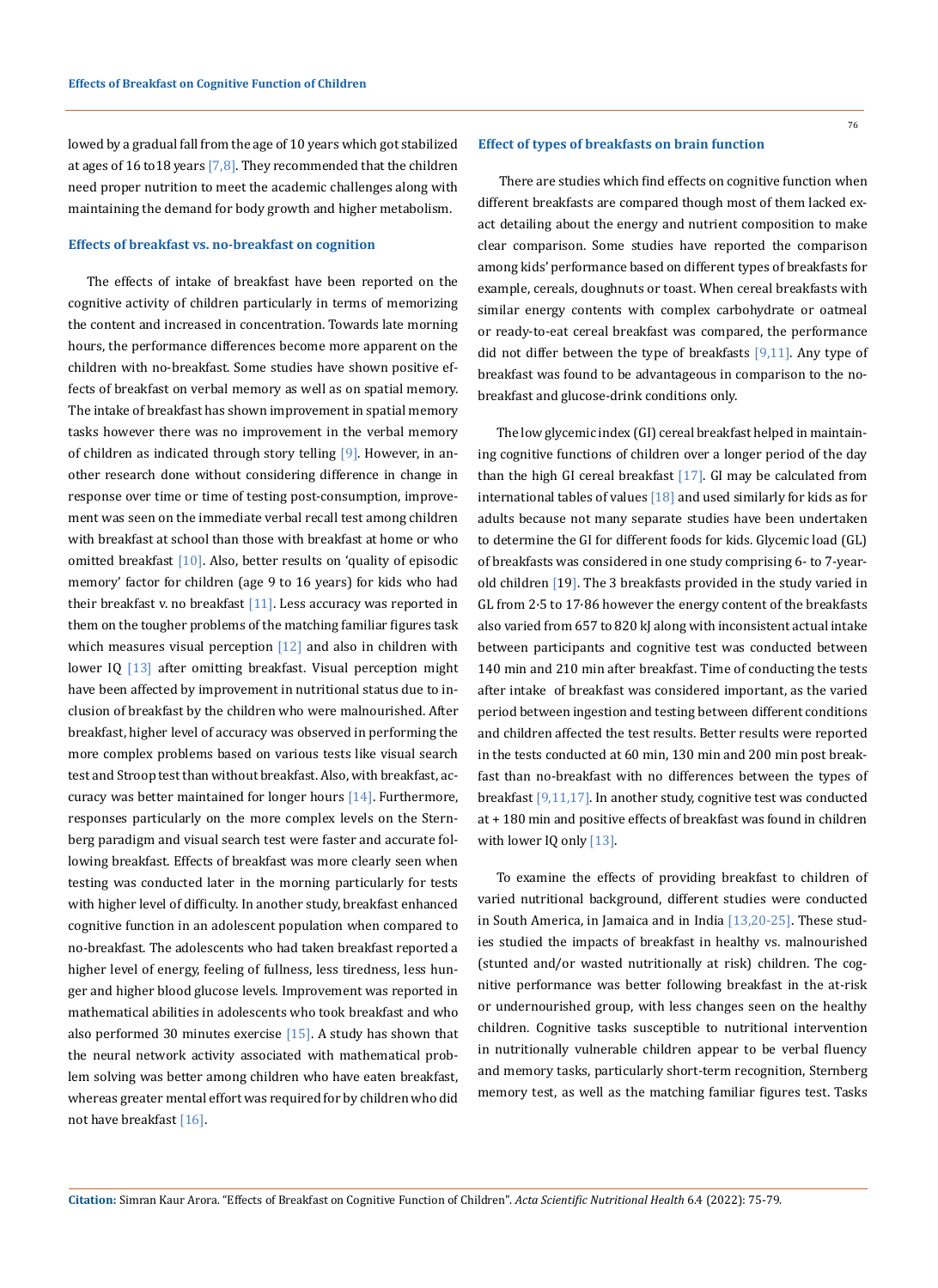requiring attention, executive function, and memory were reported to be facilitated more by breakfast consumption over fasting, with effects more apparent in undernourished children  $[26]$ . It appeared that nutritionally at-risk children perform low in memory-based tests in comparison to well-nourished kids from similar location. However, a few studies differ in their view about the role of nutritional status and breakfast on person's intelligence [27].

#### **Effects of school breakfast programs**

There are various studies that explores the effect of providing breakfast to kids at school. They primarily focus on comparing performance between kid's having breakfast at school and no-school breakfast (either breakfast at home or no breakfast). The subjects in these studies were between 3 and 8 years of age. The kids who had breakfast at school performed better in mathematics tests than no-school breakfast which was related to decreased absenteeism of kids from school, mainly linked with breakfast provisions at school. Increased attendance benefitted all the kids irrespective of their nutritional status of being undernourished or at-risk group or healthy kids in performing better in various scholastic tests conducted after provision of breakfast  $[28]$ . Of these, one study showed improved response speed  $[25]$  and another reported improved concentration  $[29]$ . A positive effect of a school breakfast program on different spatial cognitive tests was also reported [30]. Acute effects of breakfast provision were reported in full-grade and multiple-grade schools, particularly related to memory-based tests and mathematical/arithmetic tests  $[31]$ . It was reported that the multiple-grade schools included children of different ages within the same class and were associated with poverty than kids in fullgrade schools and included kids who were nutritionally at-risk.

# **Effects of breakfast quality**

There are few studies that explores the effects of habitual breakfast intake on cognitive abilities of children. In Spain, 3 studies were conducted which were based on food recall method as noted in food diaries by the subjects to determine the quality of breakfast intake based on target food groups. These studies suggest a positive relation between breakfast quality and school performance of children. One study emphasized on the inclusion of a snack that can help overcome the drawbacks of a poor-quality or no breakfast [32]. The studies measure the school performance. The kind of cereal consumed in the breakfast affected brain structure and intellectual in healthy children  $[33]$ . There were significant differences for gray matter ratio and regional gray matter volumes in healthy

children thus affecting the perceptual organization index being higher for the rice group than the bread group. Recently, there is a report on enhanced cognitive function resulted with frequent intake of meat/egg or grain/rice in breakfast among children over 6 years long study [34].

# **Glucose intake and intellect**

The variability in glucose supply to brain is reported to affect some sensitive areas of brain and its function despite the natural biological mechanisms that protect brain activity from disruption [35]. The glucose availability facilitates mental performance, particularly during long-duration tasks. The hippocampus region of brain is associated with the learning and memorizing activity which is supposed to be supported by the supply of glucose known as glucose memory facilitation effect. The intake or omission of breakfast has relevance to school performance particularly in case of malnourished children. Micronutrient supplementation also improves the intellectual performance among children and adolescents with very poor nutritional status. A study has reviewed the influence of glucose ingestion on neurocognitive tasks among normally functioning individuals and individuals with compromised neurocognition [36]. It was suggested that glucose is probably enhancing the memory performance for emotion-based stimuli.

### **Effect of high fat and refined sugar (HFS) in diet and cognition**

There is emerging evidence that HFS diets have long-term adverse impacts on brain function and behavior [37]. It is suggested that HFS diet can impair memory in humans, and it can also contribute to the development of neurodegenerative conditions.

# **Conclusion and Future Areas of Research**

Regular intake of nutritious cereal-based breakfast helps children to perform in various tasks. Brain gets enough energy via glucose metabolism to support cognitive behavior in terms of memory, concentration and mathematical problem solving of the growing children. In this context, research should be undertaken to explore the role of having dinner vs. no-dinner by children on their performance in various tasks the next morning. Time of dinner and its nutritional quality will probably affect the sleep pattern, mind relaxation as well as recuperation overnight and blood glucose level during morning hours which in turn might affect the cognitive abilities of children.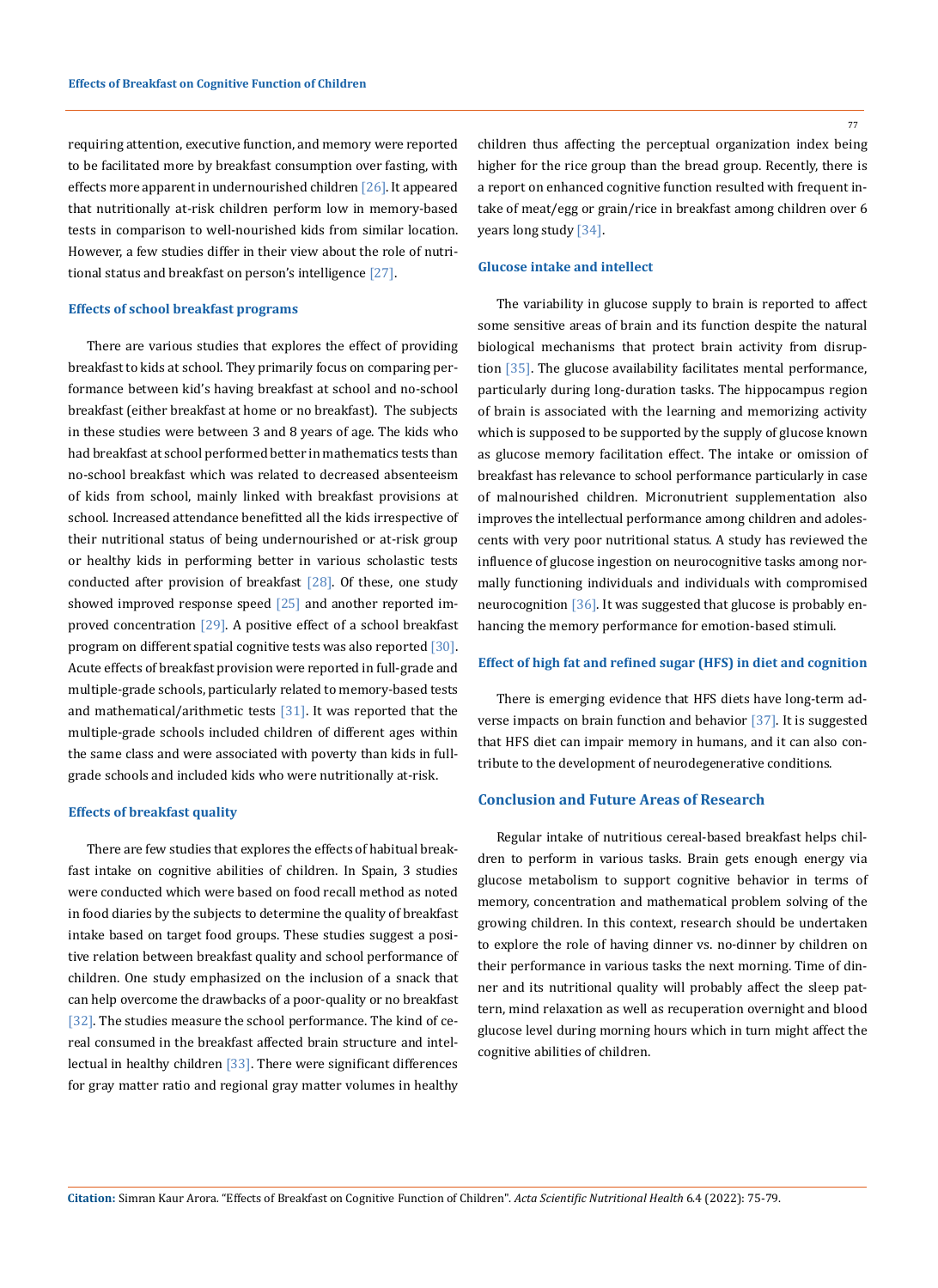# **Bibliography**

- 1. [Piaget J. "The origins of intelligence in children". New York: In](https://psycnet.apa.org/record/2007-10742-000)[ternational Universities Press \(1952\): 1-381.](https://psycnet.apa.org/record/2007-10742-000)
- 2. Roberts M., *et al.* ["The Effects of Nutritional Interventions on](https://www.researchgate.net/publication/358128594_The_Effects_of_Nutritional_Interventions_on_the_Cognitive_Development_of_Preschool-Age_Children_A_Systematic_Review)  [the Cognitive Development of Preschool-Age Children: A Sys](https://www.researchgate.net/publication/358128594_The_Effects_of_Nutritional_Interventions_on_the_Cognitive_Development_of_Preschool-Age_Children_A_Systematic_Review)[tematic Review".](https://www.researchgate.net/publication/358128594_The_Effects_of_Nutritional_Interventions_on_the_Cognitive_Development_of_Preschool-Age_Children_A_Systematic_Review) *Nutrients* 14 (2022): 532.
- 3. [Ruxton CHS and Kirk TR. "Breakfast: a review of associations](https://pubmed.ncbi.nlm.nih.gov/9301411/)  [with measures of dietary intake, physiology and biochemis](https://pubmed.ncbi.nlm.nih.gov/9301411/)try". *[British Journal of Nutrition](https://pubmed.ncbi.nlm.nih.gov/9301411/)* 78 (1977): 199-213.
- 4. [de la Hunty A and Ashwell M. "Are people who regularly eat](https://www.researchgate.net/publication/229455626_Are_people_who_regularly_eat_breakfast_slimmer_than_those_who_don%27t_A_systematic_review_of_the_evidence)  [breakfast cereals slimmer than those who don't? A systematic](https://www.researchgate.net/publication/229455626_Are_people_who_regularly_eat_breakfast_slimmer_than_those_who_don%27t_A_systematic_review_of_the_evidence)  [review of the evidence".](https://www.researchgate.net/publication/229455626_Are_people_who_regularly_eat_breakfast_slimmer_than_those_who_don%27t_A_systematic_review_of_the_evidence) *Nutrition Bulletin* 32 (2006): 118-128.
- 5. [Hansen K and Joshi H. "Millennium Cohort Study Third Survey:](https://www.researchgate.net/publication/240118209_Millennium_Cohort_Study_Third_Survey_A_User%27s_Guide_to_Initial_Findings)  [A User's Guide to Initial Findings". London: Centre for Longitu](https://www.researchgate.net/publication/240118209_Millennium_Cohort_Study_Third_Survey_A_User%27s_Guide_to_Initial_Findings)[dinal Studies, Institute of Education \(2008\): 162.](https://www.researchgate.net/publication/240118209_Millennium_Cohort_Study_Third_Survey_A_User%27s_Guide_to_Initial_Findings)
- 6. [Clarke DD and Sokoloff L. "Circulation and Energy Metabolism](https://www.ncbi.nlm.nih.gov/books/NBK20413/)  [of the Brain". In: Siegel GJ, Agranoff BW, Albers RW, et al., edi](https://www.ncbi.nlm.nih.gov/books/NBK20413/)[tors. Basic Neurochemistry: Molecular, Cellular and Medical](https://www.ncbi.nlm.nih.gov/books/NBK20413/)  [Aspects. 6th edi. Philadelphia: Lippincott-Raven. \(1999\) Chap](https://www.ncbi.nlm.nih.gov/books/NBK20413/)[ter 31.](https://www.ncbi.nlm.nih.gov/books/NBK20413/)
- 7. [Chugani HT. "Development of regional brain glucose metabo](https://psycnet.apa.org/record/1994-97517-005)[lism in relation to behavior and plasticity. In G. Dawson and K.](https://psycnet.apa.org/record/1994-97517-005)  W. Fischer (Eds.)". *[Human Behavior and the Developing Brain](https://psycnet.apa.org/record/1994-97517-005)* [\(1994\): 153-175.](https://psycnet.apa.org/record/1994-97517-005)
- 8. [Chugani HT. "A critical period of brain development: studies of](https://pubmed.ncbi.nlm.nih.gov/9578992/)  [cerebral glucose utilization with PET".](https://pubmed.ncbi.nlm.nih.gov/9578992/) *Preventive Medicine* 27 [\(1998\): 184-188.](https://pubmed.ncbi.nlm.nih.gov/9578992/)
- 9. Mahoney CR., *et al.* ["Effect of breakfast composition on cogni](https://pubmed.ncbi.nlm.nih.gov/16085130/)[tive processes in elementary school children".](https://pubmed.ncbi.nlm.nih.gov/16085130/) *Physiology and Behavior* [85 \(2005\): 635-645.](https://pubmed.ncbi.nlm.nih.gov/16085130/)
- 10. Vaisman N., *et al.* ["Effect of breakfast timing on the cognitive](https://pubmed.ncbi.nlm.nih.gov/8859144/)  [functions of elementary school students".](https://pubmed.ncbi.nlm.nih.gov/8859144/) *Archives of Pediat[rics and Adolescent Medicine](https://pubmed.ncbi.nlm.nih.gov/8859144/)* 150 (1996): 1089-1092.
- 11. Wesnes KA., *et al.* ["Breakfast reduced declines in attention](https://pubmed.ncbi.nlm.nih.gov/14637332/)  [and memory over the morning in schoolchildren".](https://pubmed.ncbi.nlm.nih.gov/14637332/) *Appetite* 41 [\(2003\): 329-331.](https://pubmed.ncbi.nlm.nih.gov/14637332/)
- 12. Pollitt E., *et al.* ["Fasting and cognitive function".](https://www.sciencedirect.com/science/article/abs/pii/0022395682900188) *Journal of Psy[chiatric Research](https://www.sciencedirect.com/science/article/abs/pii/0022395682900188)* 17 (1982): 169-174.
- 13. [Pollitt E and Mathews R. "Breakfast and cognition: an integra](https://pubmed.ncbi.nlm.nih.gov/9537633/)tive summary". *[The American Journal of Clinical Nutrition](https://pubmed.ncbi.nlm.nih.gov/9537633/)* 67 [\(1998\): 804-813.](https://pubmed.ncbi.nlm.nih.gov/9537633/)
- 14. Cooper SB., *et al.* ["Breakfast consumption and cognitive func](https://pubmed.ncbi.nlm.nih.gov/21439306/)[tion in adolescent school children".](https://pubmed.ncbi.nlm.nih.gov/21439306/) *Physiology and Behavior* [103 \(2011\): 431-439.](https://pubmed.ncbi.nlm.nih.gov/21439306/)
- 15. Kawabata M., *et al.* ["Breakfast and Exercise Improve Academic](https://www.researchgate.net/publication/350850790_Breakfast_and_Exercise_Improve_Academic_and_Cognitive_Performance_in_Adolescents)  [and Cognitive Performance in Adolescents".](https://www.researchgate.net/publication/350850790_Breakfast_and_Exercise_Improve_Academic_and_Cognitive_Performance_in_Adolescents) *Nutrients* 13.4 [\(2021\): 1278.](https://www.researchgate.net/publication/350850790_Breakfast_and_Exercise_Improve_Academic_and_Cognitive_Performance_in_Adolescents)
- 16. Pivik RT., *et al.* ["Eating breakfast enhances the efficiency of](https://pubmed.ncbi.nlm.nih.gov/22504496/)  [neural networks engaged during mental arithmetic in school](https://pubmed.ncbi.nlm.nih.gov/22504496/)aged children". *[Physiology and Behavior](https://pubmed.ncbi.nlm.nih.gov/22504496/)* 106 (2012): 548-555.
- 17. Ingwersen J., *et al.* ["A low glycaemic index breakfast cereal](https://pubmed.ncbi.nlm.nih.gov/17224202/)  [preferentially prevents children's cognitive performance from](https://pubmed.ncbi.nlm.nih.gov/17224202/)  [declining throughout the morning".](https://pubmed.ncbi.nlm.nih.gov/17224202/) *Appetite* 49 (1) (2007): [240-244.](https://pubmed.ncbi.nlm.nih.gov/17224202/)
- 18. Atkinson FS., *et al.* ["International tables of glycemic index and](https://pubmed.ncbi.nlm.nih.gov/18835944/)  [glycemic load values: 2008".](https://pubmed.ncbi.nlm.nih.gov/18835944/) *Diabetes Care* 31 (2008): 2281- [2283.](https://pubmed.ncbi.nlm.nih.gov/18835944/)
- 19. Benton D., *et al.* ["The influence of the glycaemic load of break](https://pubmed.ncbi.nlm.nih.gov/17617427/)[fast on the behaviour of children in school".](https://pubmed.ncbi.nlm.nih.gov/17617427/) *Physiology and Behavior* [92 \(2007\): 717-724.](https://pubmed.ncbi.nlm.nih.gov/17617427/)
- 20. Cueto S., *et al.* ["Breakfast prevents delays of attention and](https://psycnet.apa.org/record/1998-03010-004)  [memory functions among nutritionally at-risk boys"](https://psycnet.apa.org/record/1998-03010-004)*. Journal [of Applied Developmental Psychology](https://psycnet.apa.org/record/1998-03010-004)* 19 (1998): 219-234.
- 21. Grantham-McGregor SM., *et al.* ["Evaluation of school feeding](https://www.researchgate.net/publication/51329910_Evaluation_of_school_feeding_programs_Some_Jamaican_examples)  [programs: some Jamaican examples".](https://www.researchgate.net/publication/51329910_Evaluation_of_school_feeding_programs_Some_Jamaican_examples) *The American Journal of [Clinical Nutrition](https://www.researchgate.net/publication/51329910_Evaluation_of_school_feeding_programs_Some_Jamaican_examples)* 67 (1998): 785-789.
- 22. Chandler AK., *et al.* ["School breakfast improves verbal fluency](https://pubmed.ncbi.nlm.nih.gov/7722692/)  [in undernourished Jamaican children".](https://pubmed.ncbi.nlm.nih.gov/7722692/) *The Journal of Nutrition*  [125 \(1995\): 894-900.](https://pubmed.ncbi.nlm.nih.gov/7722692/)
- 23. Lo´pez I., *et al.* ["Breakfast omission and cognitive performance](https://pubmed.ncbi.nlm.nih.gov/8404789/)  [of normal, wasted and stunted schoolchildren".](https://pubmed.ncbi.nlm.nih.gov/8404789/) *European Jour[nal of Clinical Nutrition](https://pubmed.ncbi.nlm.nih.gov/8404789/)* 47 (1993): 533-542.

**Citation:** Simran Kaur Arora*.* "Effects of Breakfast on Cognitive Function of Children". *Acta Scientific Nutritional Health* 6.4 (2022): 75-79.

78